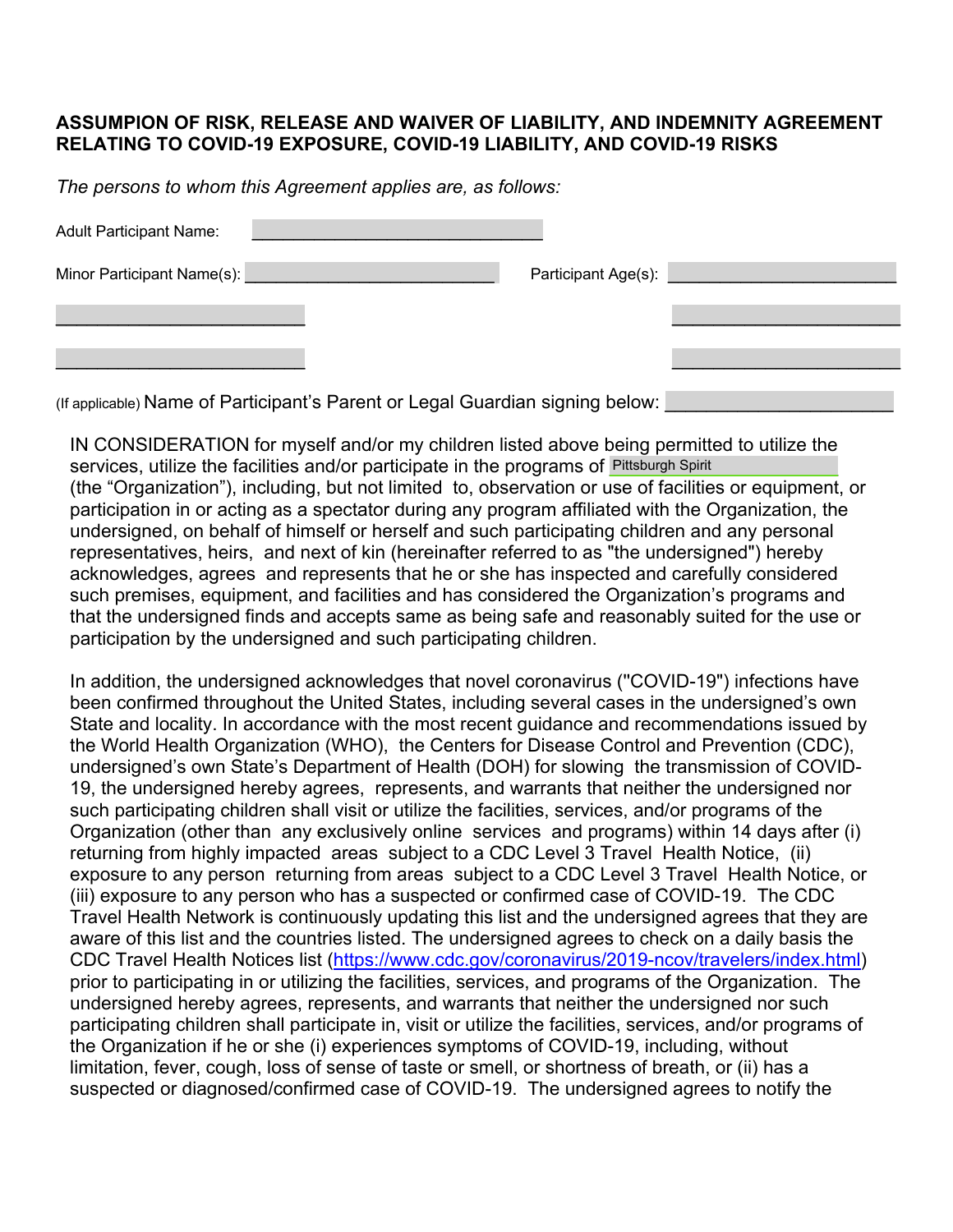Organization immediately if he or she believes that any of the foregoing access/use restrictions may apply.

The Organization has taken certain steps to implement certain recommended guidance and recommendations issued by public health agencies for slowing the transmission of COVID-19, including, without limitation, the access/use restrictions set forth above. The undersigned acknowledges and agrees that the Organization may revise its procedures at any time based on updated recommended guidance and recommendations issued by public health agencies and further agrees to comply with the Organization's revised procedures prior to utilizing the facilities, services, and/or prior to participating in the programs of the Organization. The undersigned further acknowledges and agrees that, due to the nature of the facilities, services, and programs offered by the Organization, social distancing of 6 feet per person among children and their fellow participants or others is not always possible. The undersigned fully understands and appreciates both the known and potential dangers of participating in the programs and/or utilizing the facilities and services of the Organization and acknowledges that use thereof by the undersigned and/or such participating children may, despite the Organization's reasonable efforts to mitigate such dangers, result in exposure to COVID-19, which could result in quarantine requirements, serious illness, disability, and/or death.

IN FURTHER CONSIDERATION OF BEING PERMITTED TO PARTICIPATE IN THE ORGANIZATION'S PROGRAMS, THE UNDERSIGNED HEREBY AGREES TO THE FOLLOWING:

THE UNDERSIGNED, ON HIS OR HER BEHALF AND ON BEHALF OF SUCH PARTICIPATING CHILDREN, HEREBY RELEASES, WAIVES, DISCHARGES AND COVENANTS NOT TO SUE the Organization or its national governing body organization, or any of their respective directors, officers, employees, volunteers and agents, or any of the fellow participants or their family members or guests from all liability to the undersigned or such participating children and all personal representatives, assigns, heirs, and next of kin of the undersigned or such participating children for any loss or damage, and any claim or demands on account of any property damage or any injury to, or an illness or the death of, the undersigned or such participating children (or any person who may contract COVID-19, directly or indirectly, from the undersigned or such participating children) *whether caused by the negligence, active or passive, of the Organization or otherwise while the undersigned or such participating children are in, upon, or about the premises or any facilities or using any equipment of or participating in any program of or affiliated with the Organization.* To the extent such statute applies, the undersigned also expressly and knowingly waives all rights under California Civil Code Section 1542, which provides: "A general release does not extend to claims that the creditor or releasing party does not know or suspect to exist in his or her favor at the time of executing the release and that, if known by him or her, would have materially affected his or her settlement with the debtor or released party."

THE UNDERSIGNED HEREBY AGREES TO INDEMNIFY, DEFEND AND HOLD HARMLESS the Organization or its national governing body organization, or any of their respective directors, officers, employees, volunteers and agents, and each of them, from any loss, liability, damages or costs they may incur, *whether caused by the Organization's negligence, active or passive, or*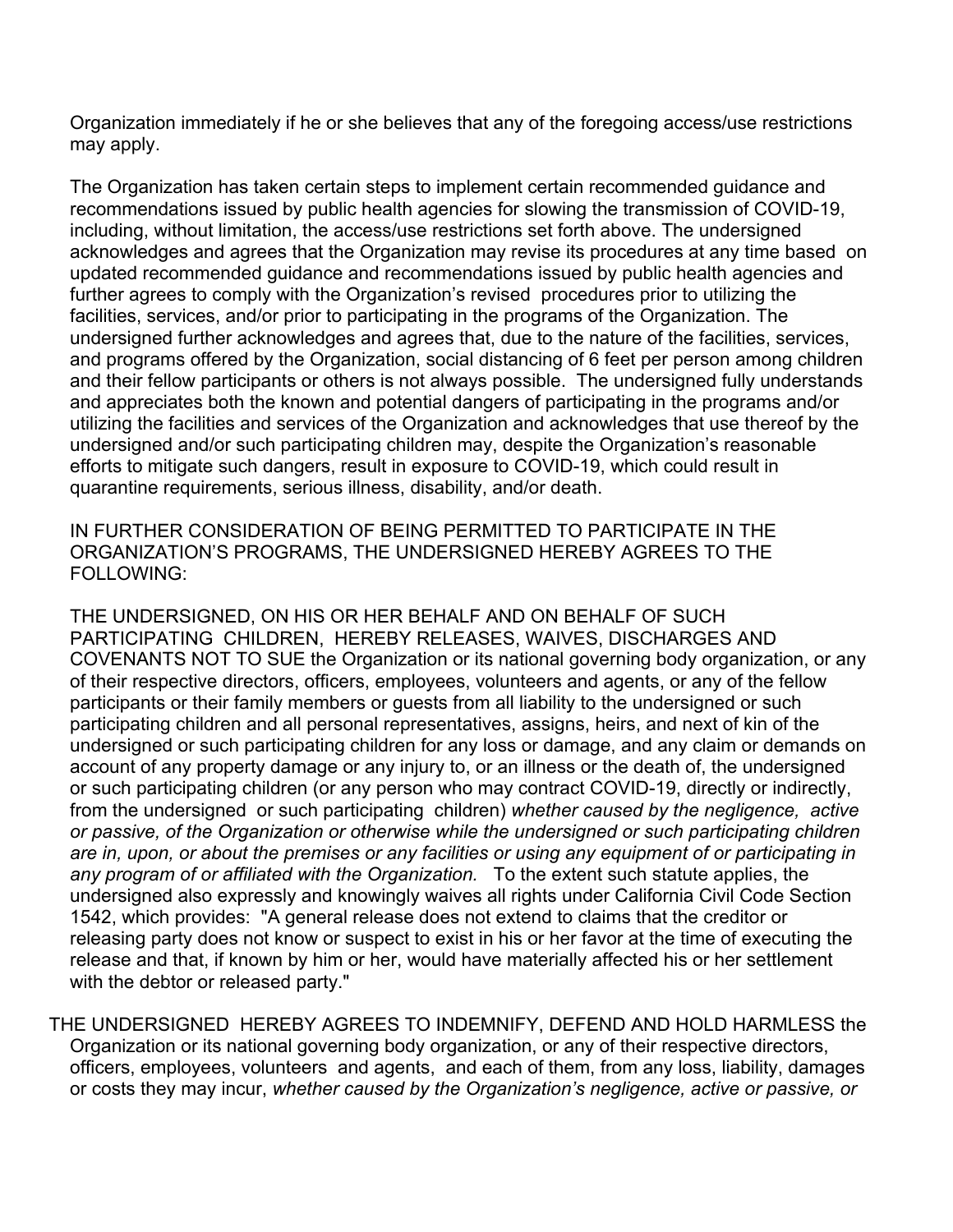*otherwise* while the undersigned or any participating child is participating in any program of the Organization or in, upon, or about the premises or any facilities or equipment affiliated with the Organization. The undersigned understands and agrees that the Organization is not required to provide insurance to cover the undersigned or such participating children in the event they suffer illness, injury, death, property loss, theft or damage of any sort upon, or about the premises or any facilities or equipment therein or while participating in any program affiliated with the Organization.

The undersigned agrees and acknowledges that use of the Organization facilities and services, and participation in the Organization programs, may involve inherent danger and risk, including, without limitation, the risk of physical illness or injury, death or property damage. THE UNDERSIGNED HEREBY ASSUMES FULL RESPONSIBIUTY FOR, AND RISK OF ILLNESS, BODILY INJURY, DEATH OR PROPERTY DAMAGE to the undersigned or such participating children due to negligence, active or passive, or otherwise while in, about or upon the premises of the Organization and/or while using the premises or any facilities or equipment thereon and/or while participating in or observing any program affiliated with the Organization. The undersigned acknowledges that any illness or injuries that the undersigned or such participating children contract or sustain may be compounded by negligent first aid or emergency response of the Releasees and waive any claim in respect thereof.

THE UNDERSIGNED further expressly agrees that the foregoing ASSUMPTION OF RISK, RELEASE AND WAIYER OF LIABILITY, AND INDEMNITY AGREEMENT is intended to be as broad and inclusive as is permitted by the laws of the State in which the undersigned resides or participates and that if any portion thereof is held invalid, it is agreed that the balance shall, notwithstanding, continue in full legal force and effect.

I HAVE CAREFULLY READ AND VOLUNTARILY SIGN THIS ASSUMPTION OF RISK, RELEASE AND WAIYER OF LIABILITY, AND INDEMNITY AGREEMENT AND FURTHER AGREE THAT NO ORAL REPRESENTATIONS, STATEMENTS OR INDUCEMENT APART FROM THE FOREGOING WRITTEN AGREEMENT HAVE BEEN MADE. I AM AWARE THAT BY AGREEING TO THIS AGREEMENT I AM GIVING UP VALUABLE LEGAL RIGHTS, INCLUDING THE RIGHT TO RECOVER DAMAGES FROM THE ORGANIZATION IN CASE OF ILLNESS, INJURY, DEATH OR PROPERTY LOSS OR DAMAGE, INCLUDING, FOR THE AVOIDANCE OF DOUBT AND WITHOUT LIMITATION, EXPOSURE TO COVID-19 AT ANY ORGANIZATION FACILITY OR DURING PARTICIPATION IN ANY PROGRAM AND ANY ILLNESS, INJURY OR DEATH RESULTING THEREFROM. I UNDERSTAND THAT THIS DOCUMENT IS A PROMISE NOT TO SUE AND A RELEASE OF AND INDEMNIFICATION FOR ALL CLAIMS. IF SIGNING ON BEHALF OF MINOR: I ALSO UNDERSTAND THAT THIS AGREEMENT IS MADE ON BEHALF OF MY MINOR CHILD(REN) AND/OR LEGAL WARDS AND I REPRESENT AND WARRANT TO THE ORGANIZATION THAT I HAVE FULL AUTHORITY TO SIGN THIS AGREEMENT ON BEHALF OF SUCH MINOR(S).